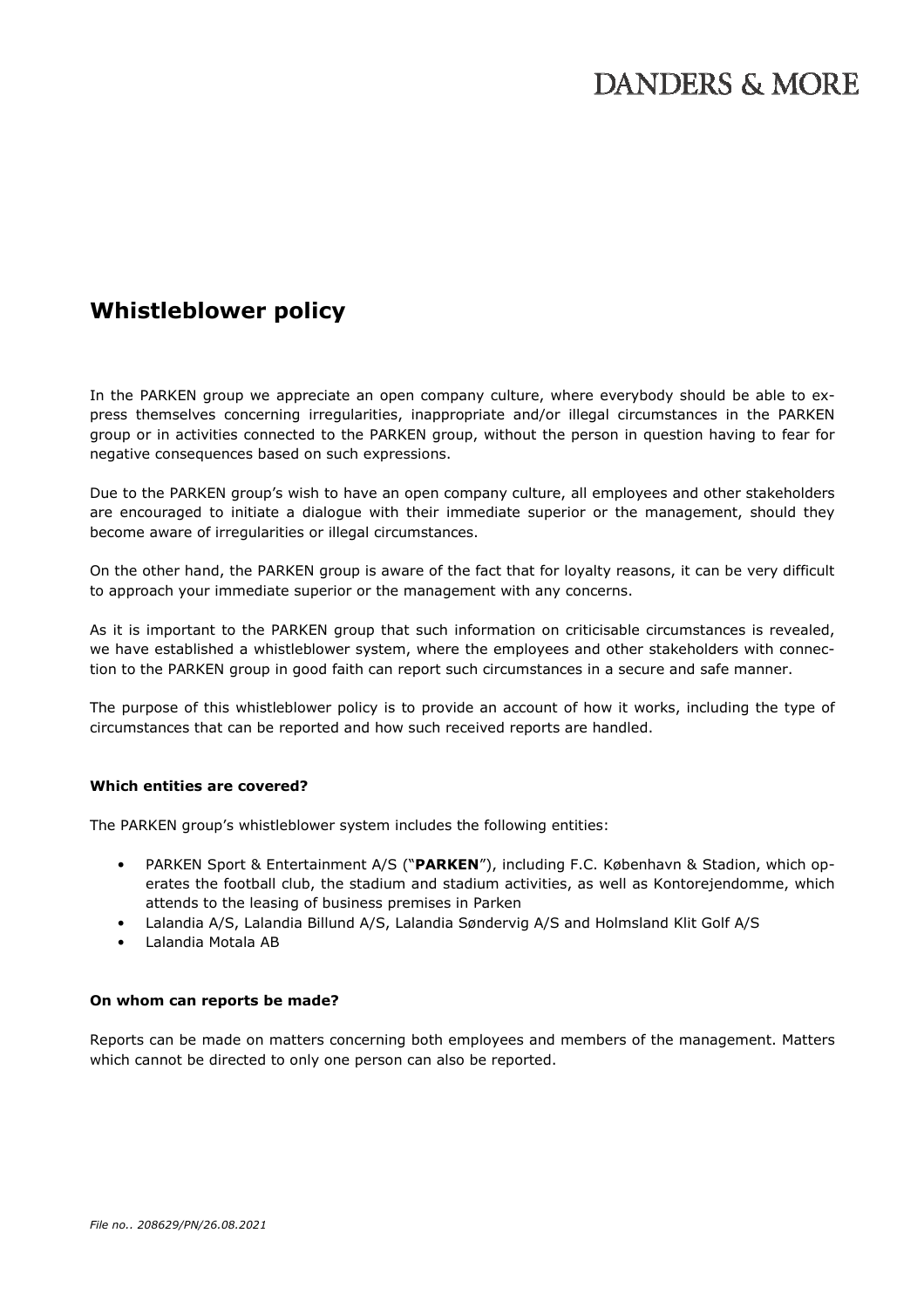Page 2 of 5

#### **Who can report?**

Under the whistleblower system, reports can be made by all employees, board members and other stakeholders (i.a. customers, suppliers, business partners etc.), whether these are current, former or potential employees, board members or stakeholders.

### **Which matters can be reported?**

Reports can only be made on circumstances concerning serious matters or suspicion hereof. It must involve a breach of law, rules, policies or guidelines etc. Serious matters, which can be reported through the whistleblower system are for instance:

- financial crimes such as embezzlement, bribery, fraud and forgery,
- provision of incorrect or misleading information to public authorities,
- physical violence, sexual assaults and inappropriate behaviour,
- corruption and nepotism
- violation of consumer law provisions
- irregularities concerning bookkeeping, keeping of accounts and auditing
- serious threats against environment, health and safety

Less serious matters such as being discontent with one's salary, problems of cooperation, rejected application etc. should not be reported through the whistleblower system. Less serious matters that should not be reported, could for instance be:

- Less significant violations of internal guidelines, e.g. on absence due to sickness, smoking, alcohol, dress code, use of office supplies etc.
- Less serious personnel related conflicts, e.g. problems of cooperation, minor disagreements and lack of trust between employees and members of the management.
- Ordinary customer complaints.

The above are only examples. If you have any doubts as to whether a matter should be reported or not, you are encouraged to report it. All reports made are answered and processed, as your approach is appreciated.

Intentionally incorrect and misleading information must not be filed through the whistleblower system. Information filed in bad faith may result in notification to the police, or consequences in relation to employment or contract. It is important that the system is not used to make allegations, directing suspicion at innocent people.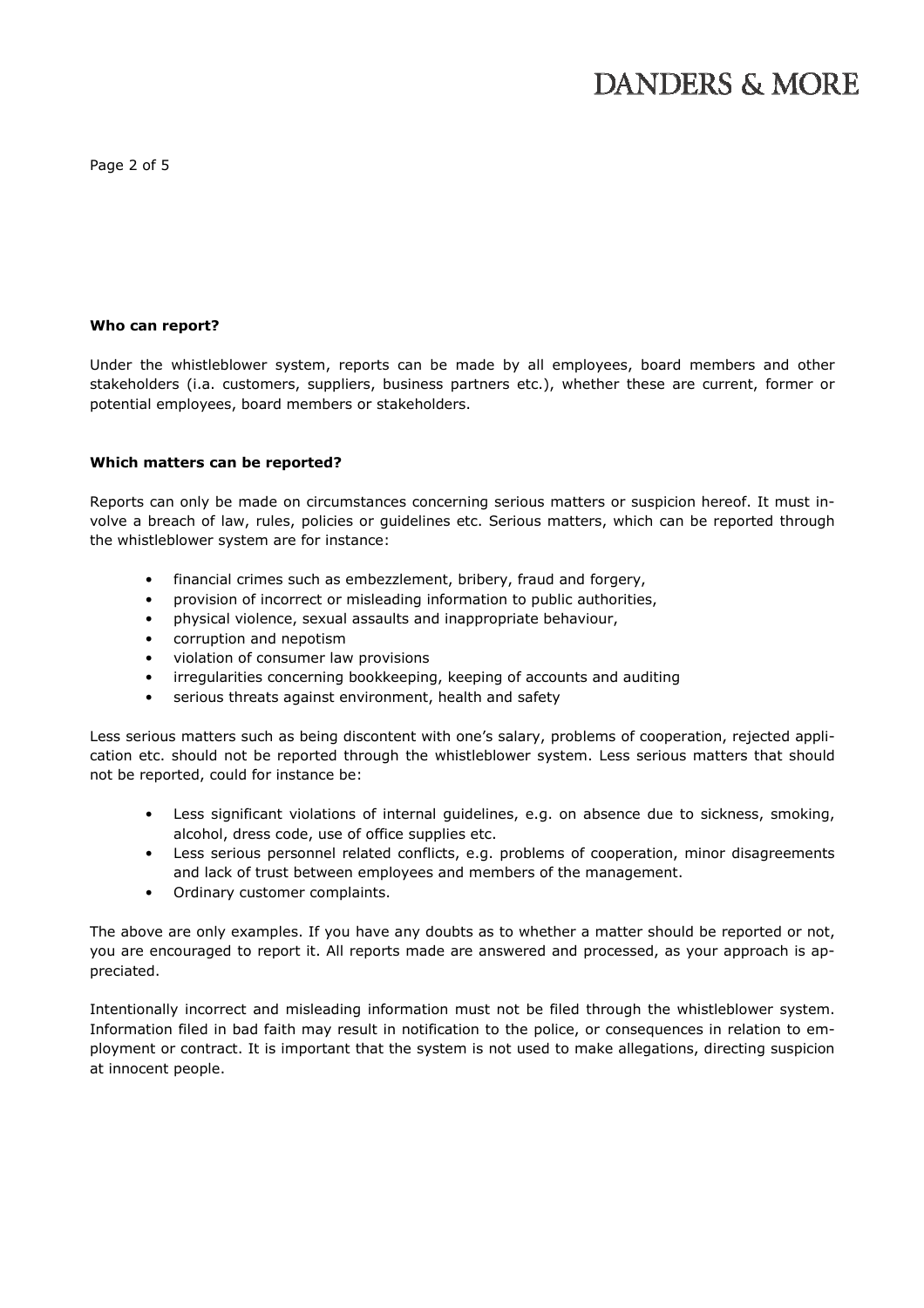Page 3 of 5

#### **How to file a report**

Reports are filed through the internet portal Got Ethics (https://www.gotethics.com/en/). There are no other ways to file a report, e.g. by sending an e-mail to the person in charge of the whistleblower system, as it is confidential personal data, which must not be sent without encryption.

The person filing the report choses whether the report is filed anonymously.

All reports filed in good faith are protected against triggering any kind of reprisals. Any person resorting to reprisals against someone who has made a report in good faith, will be faced with employment sanctions. Should a person filing a report chose not to be anonymous, the report will be handled confidentially.

If the person filing the report has chosen to reveal his/her identity and legal proceedings are commenced against the person against whom the report is filed, the person filing the report may be called as a witness, and subsequently the PARKEN group cannot guarantee that the person who filed the report will remain anonymous or confidential.

The system used to register the reports will be hosted by Got Ethics A/S, which is an independent company, and which guarantees security and anonymity in the system. The system does not log IPaddresses and machine IDs, just as all transmission and storage of data is encrypted. Only the responsible data processor has access to the report administration part of the system.

### **How are the reports handled?**

The whistleblower system is administered by DANDERS & MORE law firm, which will receive and register reports filed. DANDERS & MORE guarantees to process received reports confidential in compliance with the data processing agreement concluded between the parties.

Reports made through the system will be submitted to a few trusted employees with DANDERS & MORE, who will - in an anonymised form – forward the received reports to CFO with PARKEN. Should a report filed involve CFO with PARKEN, the report filed will be forwarded to the PARKEN group's CEO. Should a report filed involve the group CEO, the report filed will be forwarded to the chairman of the board of directors.

If the report is considered justified, the chairman of the board of directors of PARKEN will be informed hereof.

Within seven (7) days from receipt of the filed report, DANDERS & MORE will send a confirmation of receipt to the person who filed the report.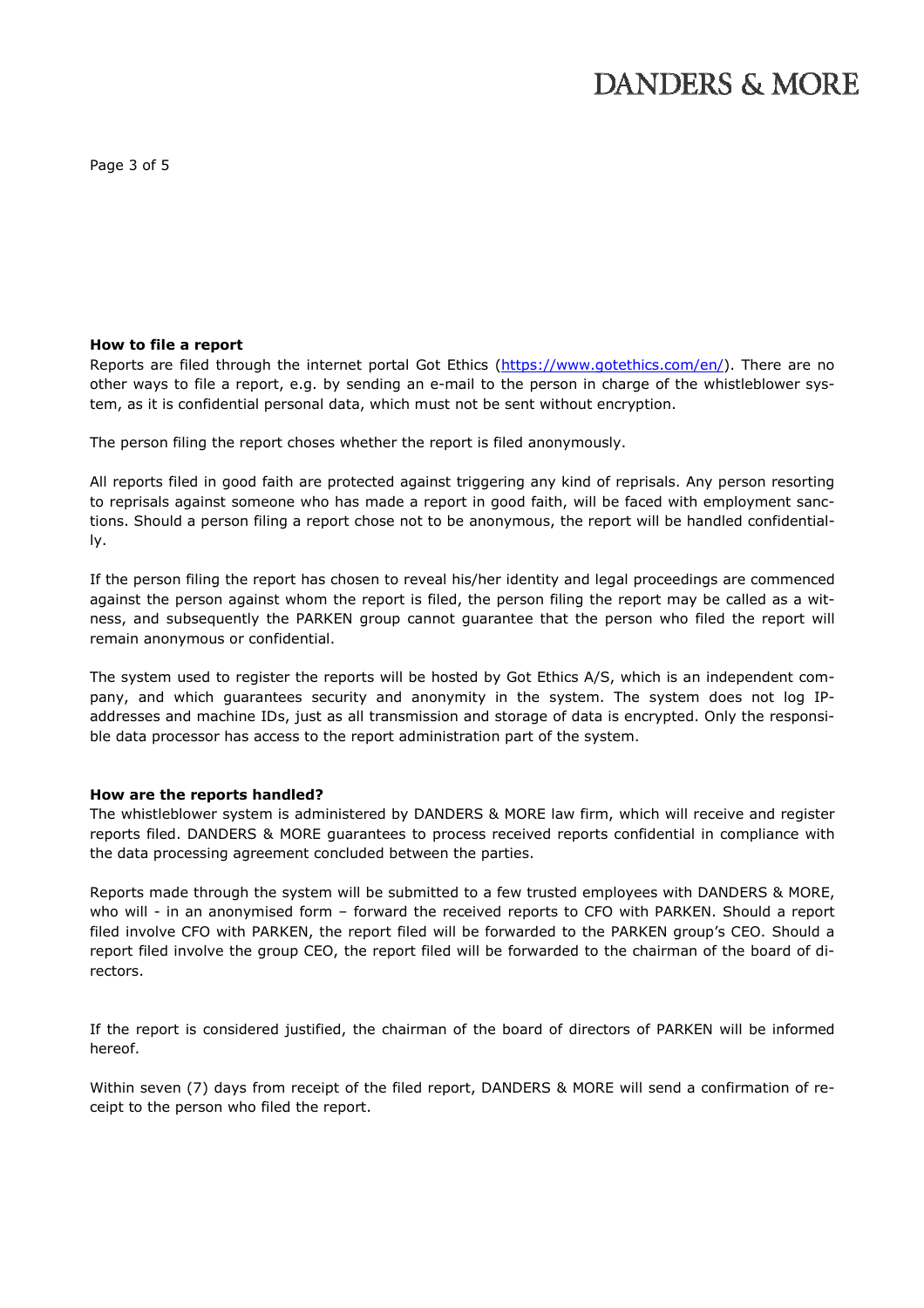Page 4 of 5

When a report is received, initial investigations of the reported matter will be commenced by a group consisting of PARKEN's CEO, CFO and head of human resources. At first, the group will assess whether the report is within the scope of the whistleblower system. Afterwards, the group will determine appropriate measures, including assessing whether there is a need for additional investigation of the reported matter.

In case there is a need for communication with or elaboration from the person who filed the report, such communication will initially be through DANDERS & MORE. The person who filed the report will have the opportunity to access the system and see whether additional questions concerning the circumstances have been asked or a request for further documentation has been made. Any subsequent dialogue will be completely anonymous and depend entirely on the willingness of the person who filed the report to access the system and answer the questions from the person in charge of the case.

If a filed report does not belong under the scope of the whistleblower system or it proves to be clearly without basis in fact, the group will inform DANDERS & MORE hereof. Subsequently, DANDERS & MORE will inform the person who filed the report that it does not belong under the scope of the whistleblower system, or that it is considered unfounded.

If the initial investigation concludes that the report does belong under the scope of the whistleblower system or cannot be characterized as being clearly without basis in fact, further investigations will commence.

The result of such investigations may lead to the case due to insufficient evidence, to initiation of further internal investigations, to implementation of measures, guidelines etc. Such a case may have consequences for the person on whom the report is filed.

The case might be of such a nature that it is passed on to a competent authority, e.g. the police for further investigations. The case may end in court proceedings and the person on whom the report is filed may risk being fined or risk imprisonment.

### **Information of measures to the person filing the report**

Within a reasonable amount of time not exceeding three (3) months from confirmation of receipt of the report – or if such has not been sent – three (3) months from expiry of a period of seven (7) days from the report has been filed, DANDERS & MORE shall inform the person who filed the report of contemplated measures or measures already taken, and the reason behind such measures.

The deadline may be extended to six (6) months if necessary based on the specific circumstances of the case, in particular the nature and complexity of the report, which may be lengthy investigations.

### **Information of the report to the person on whom the report is filed**

The person on whom the report is filed will be notified of the following: